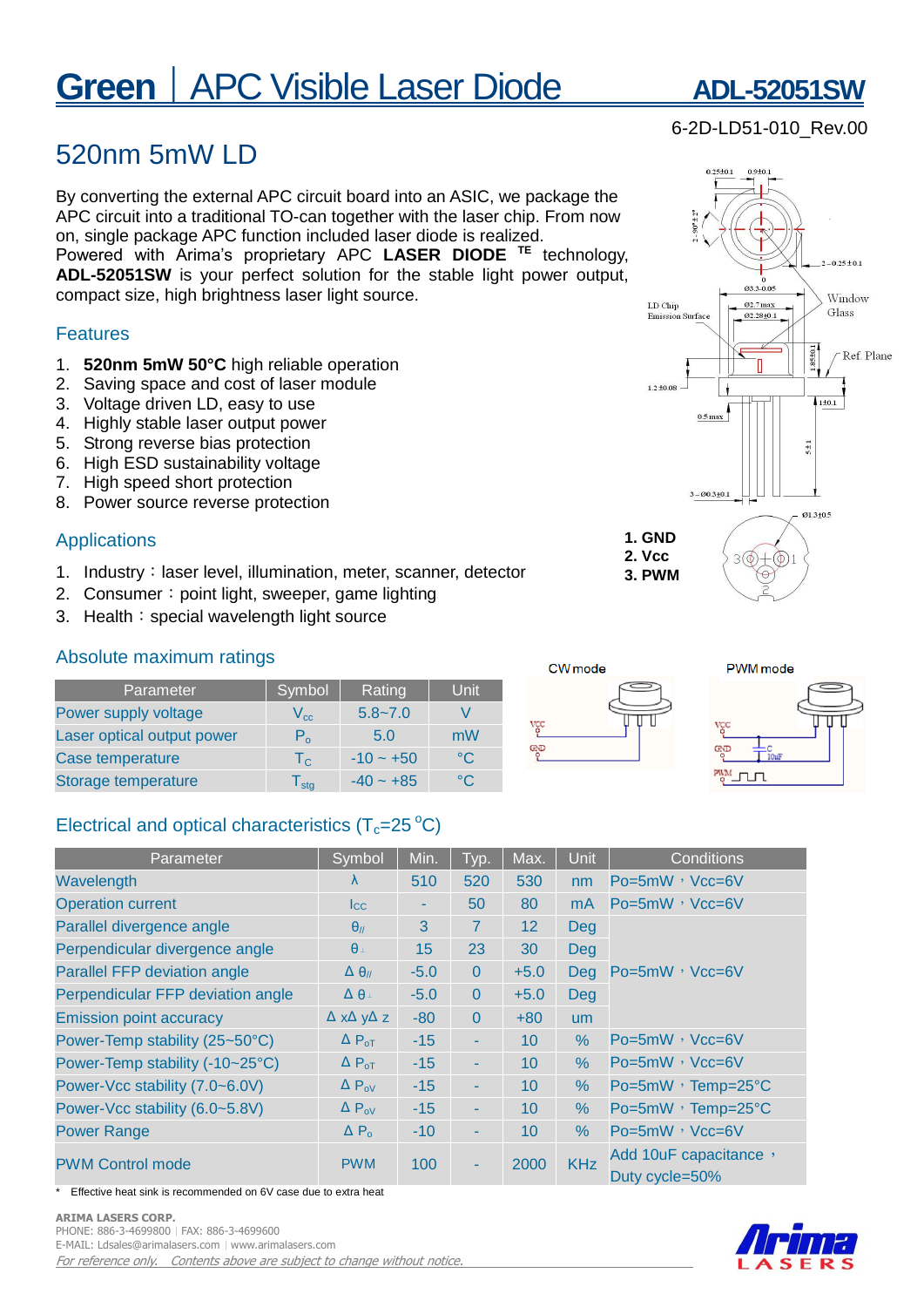# **Green** | APC Visible Laser Diode ADL-52051SW

## 520nm 5mW LD

#### Block Diagram

- 1. Traditional LD needs to connect an external APC circuit board for the constant power operation.
- 2. ADL-52101SW has an APC IC in the TO-3.3mm package, and APC circuit board can keep the same optical power.
- 3. Add capacitance is recommended for stabilizing the PWM control.
- 4. Battery reverse protection is recommended for protecting the APC Circuit.
- $\overline{\text{GND}}$ 5. If the setting power is below 50% of the target power, it is recommended to add >1uF capacitor between Vcc and Gnd.

#### Product Characteristic Curve

1. Vcc vs. Po(mW) & Icc(mA)



#### 2. Temp. vs. Po(mW) & Icc(mA)







## VCC Battery reverse protection Ъ'n 3  $\overline{\phantom{a}}$ Battery **APC** circuit

 $\overline{2}$ 

 $\overline{\text{GND}}$ 



 $6.8$ 

 $\overline{7}$ 

:C<br>- 10uF

6-2D-LD51-010\_Rev.00

**ARIMA LASERS CORP.**  PHONE: 886-3-4699800︱FAX: 886-3-4699600 E-MAIL: Ldsales@arimalasers.com | www.arimalasers.com For reference only. Contents above are subject to change without notice.